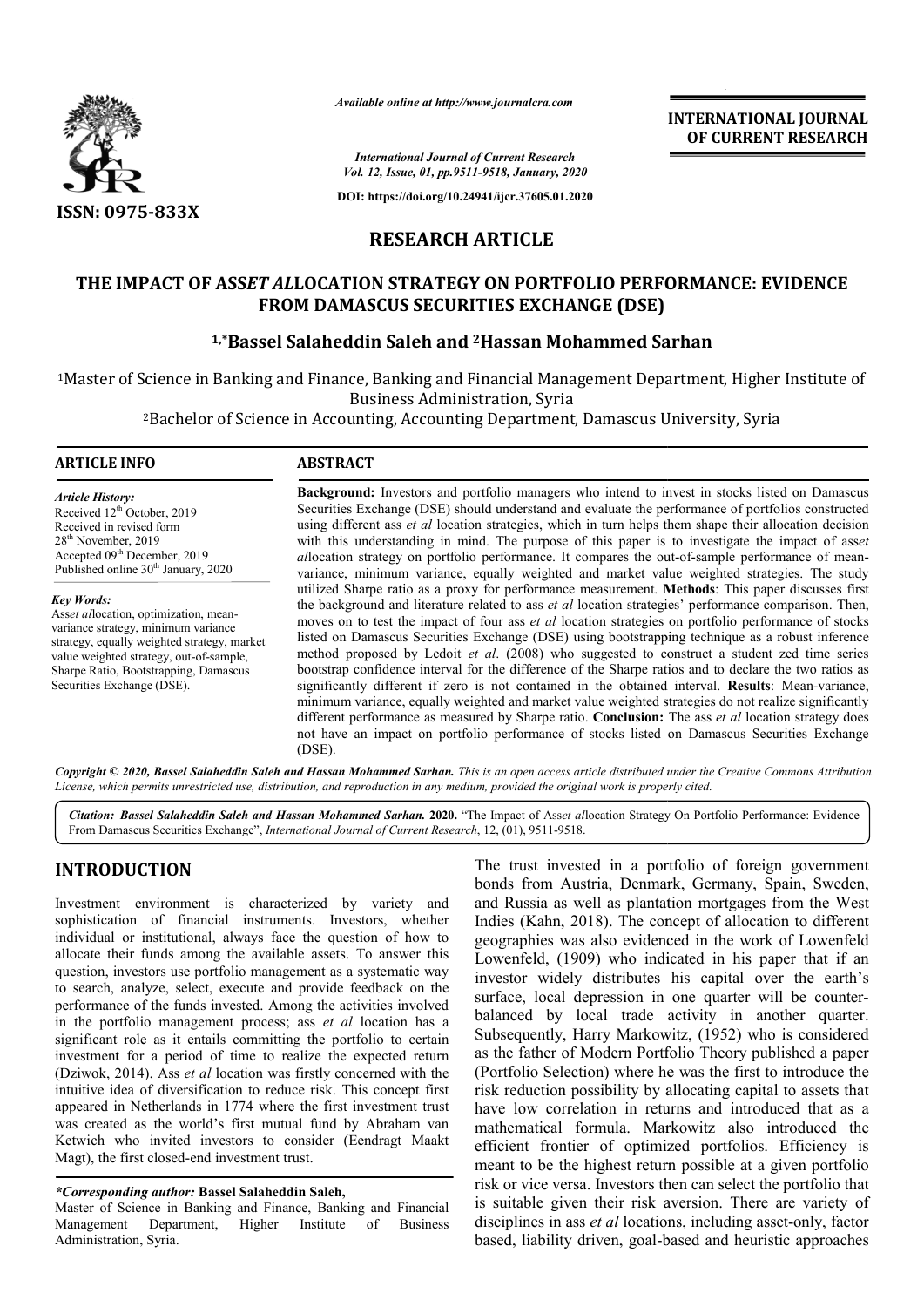(Jennings *et al*., 2019). Strategies selected in this research are four strategies that are helpful to investors and portfolio managers who intend to invest in stocks listed on Damascus Securities Exchange (DSE). Therefore, this research presents descriptive and statistical comparison of the performance of four ass*et al*location strategies using Sharpe ratio as a proxy for performance measurement so that investors and portfolio managers can apply it while taking the ass*et al*location decision. The research is organized by presenting detailed literature review in section 2, followed by formulation of the research question and objectives in section 3, section 4 presents the materials and methods used, section 5 shows the test results and finally the research conclusions and recommendations are presented in section 6.

**Literature Review:** Windcliffand *et al*. (2003) used simple mathematical argument applied on 5 asset classes' 15 years historical data from February 1981 to September 1997 with downward adjustment of returns by 5% to mimic the market conditions. The asset classes chosen to be representative of the conditions that pension plan participants face with short selling restriction while optimizing portfolios. The study compared the portfolios' performance in units of standard deviation of portfolio returns. The study concluded that with short sample period used of 60 months to estimate the portfolio parameters, there was less information contained in the sample mean and that investors were better off equally weighting their assets. The study also noted that extending the sampling period to 240 months to obtain better estimates was not a solution because it was highly unlikely that market parameters would remain stationary over 20 years window. De Miguel *et al*. (2007) compared the out-of-sample performance of the equally weighted strategy to 14 different ass*et al*location strategies including mean-variance, minimum variance and market value weighted strategies. The study was applied on seven different empirical data sets covering periods ranging from 1963 to 2004.

The performance measurement was based on three different criteria including the Sharp ratio. The study found that out of the 14 strategies evaluated, none was consistently better than the equally weighted strategy in terms of Sharpe ratio, which indicates that, out-of-sample, the gain from optimal diversification is more than offset by estimation error. In addition, the study found that the out-of-sample Sharpe ratio of the mean-variance strategy is much lower than that of the equally weighted strategy, indicating that the errors in estimating means and covariances erode all the gains from optimal relative to naïve diversification. Kolusheva (2010) compared the out-of-sample performance of the equally weighted strategy to the mean-variance and minimum variance strategies using Sharpe ratio as a proxy for performance measurement. The study used monthly total returns on 10 sectors in the S&P 500 for the period from 31 October 1989 to 30 November 2007. Bootstrapping technique as developed by Ledoit *et al*. (2008) and the method of Jobson *et al*. (1981) with the adjustment proposed by Memmel (2003) "JKM" were used to test the difference in Sharpe ratios. The study revealed that the equally weighted strategy outperformed the meanvariance and minimum variance strategies. Kritzman *et al*. (2010) claimed that the underperformance out-of-sample of the optimization strategies as compared with the equally weighted strategy to be attributable to the sensitivity of those strategies

to estimation errors was untrue and that when naive but plausible estimates of returns, volatilities and correlations were used resulted in better performance of the optimization strategies versus equally weighted strategy. The study applied optimization strategies using the out-of-sample information available at the time of portfolios construction, which was rolled forward based on new information and with long-only restriction on assets' weights to avoid estimation based on historical samples. The data used were related to 13 data sets comprising 1,208 data series and 50,000 portfolios were constructed under three main groupings. The study used Sharpe ratio as a proxy for performance measurement and revealed that the optimized strategies outperformed the equally weighted strategy. Jacobs *et al*. (2013) assessed the performance of ass*et al*location strategies over 40 years from February 1973 to December 2012 based on monthly returns. Beginning on each February, returns data of the previous 60 months were used as an input to determine the estimated weights of each index in the portfolio. Using those weights, the returns in the next 12 months were calculated and so forth. Bootstrapping technique as developed by Ledoit *et al*. (2008) was used to test the difference in Sharpe ratio as a proxy for portfolio performance. The study compared 11 optimization strategies including maximum Sharpe ratio strategy with short selling constraint and minimum variance strategy with short selling constraint to three heuristic strategies including equally weighted and market value weighted strategies. The study revealed that for global equity diversification, prominent optimization models did not outperform heuristic stock weighting schemes. Bakke (2014) implemented similar logic of DeMiguel *et al*. (2007) by testing the out-of-sample performance of portfolios using Jobson *et al*. (1981) with the adjustment proposed by Memmel (2003) "JKM" as the test statistic and Sharpe ratio as a proxy for performance measurement. The study tested four ass*et al*location strategies including mean-variance, minimum variance, market value weighted and the equally weighted. The data sets included eight different U.S. equity stocks as reported by Kenneth French online data library. The monthly returns for the insample period were for two periods, for six of the data sets from January 1927 to December 2012 and for two of the data sets from January 1931 to December 2012. The estimated covariance matrix was shrunk and used for estimation of the weights as per JKM method. The in-sample periods were 60, 120, 240 and all monthly data periods for each ass*et al*location strategy. The study revealed that none of the optimized or equally weighted strategies consistently deliver statistically distinguishable Sharpe ratios from each other.

The market value weighted strategy was found to frequently be statistically suboptimal when compared to the other ass*et al*location strategies. Sánchez (2015) compared the out-ofsample performance of 14 strategies using different performance measures including Sharpe ratio. The study focused on 10 European markets and used monthly excess returns over one-month German bill from January 1975 to December 2012. The evaluation of performance was conducted on two levels. On the whole out-of-sample period of 456 months, and on sub-periods of 300 months each counting to 157 sub-periods. The study compared the performance empirically for the 14 strategies and concluded that out of the 14 strategies evaluated, the minimum variance strategy outperformed the equally weighted strategy when number of assets was low. However, by adding more assets in the dataset, the minimum variance strategy underperformed the equally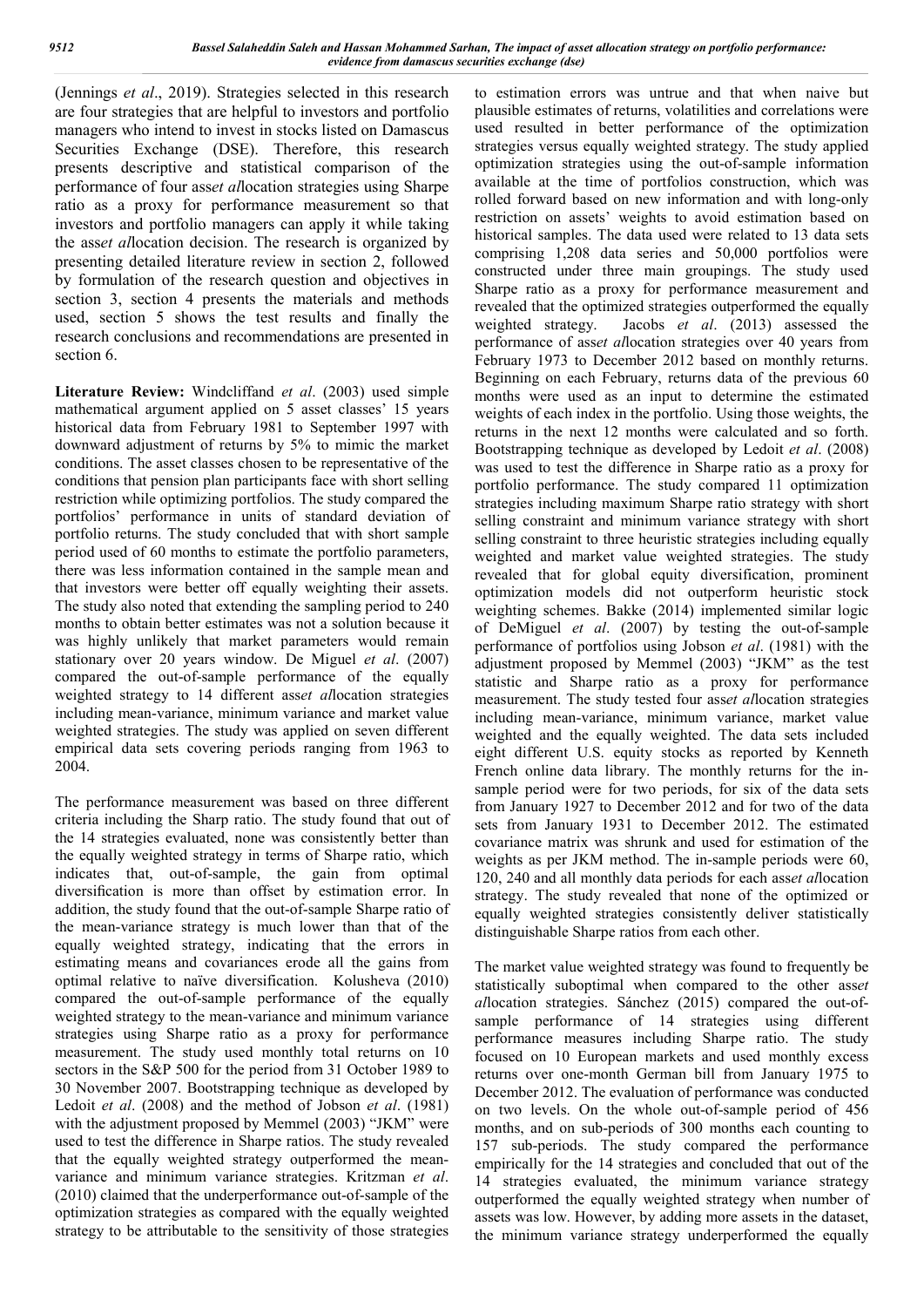weighted strategy due to rebalancing. In addition, the study revealed that the minimum variance strategy with no short selling showed better performance as compared to the equally weighted strategy followed by other two strategies not relevant to this research paper. Plyakha *et al*. (2015) constructed the equally weighted and market value weighted portfolios from the 100 stocks that were in the S&P 500 index over the period from February 1967 to December 2009 using monthly returns. In addition, the study checked the robustness of the tests by constructing portfolios from stock belonging to Mid Cap S&P 400 index from July 1991 to December 2009 and Small Cap S&P 600 index from November 1994 to December 2009. The study measured the performance using different techniques that among others include Sharp ratio. The test results showed that the equally weighted portfolio with monthly rebalancing outperforms the market value weighted portfolio in terms of total mean return, alpha, and Sharpe ratio. Bastin (2017) compared the empirical results of the minimum variance portfolios constructed using Markowitz optimization method with the objective function being to minimize the portfolio risk without regards to returns. Three minimum variance portfolios were constructed and compared with the market value weighted index, which represents the German Stock Market.

The minimum variance portfolios included stocks sorted with their market cap (top 200, top 100 and top 50). Certain restrictions were also applied including restriction on short selling, maximum and minimum weights per security and minimum weight per industry. In addition, the study created equally weighted portfolio for the same periods for comparison. The period covered was from March 2002 to March 2015 with monthly stock returns and quarterly optimization which resulted in 52 quarterly portfolios estimated weights and returns for each minimum variance portfolio. The performance measurement criteria used included beta and standard deviation as risk measures while Sharpe ratio and Alpha were used as risk adjusted returns. The study revealed that the minimum variance portfolios had lower risk and same or higher returns than the market value weighted index. In addition to having better risk adjusted performance figures as compared with the equally weighted portfolio.

**Research Question:** One of the important decisions that investors make in portfolio management process is how to allocate their funds among the financial assets. There are a lot of strategies for allocation purposes, some of them rely on the work of Markowitz (1952) such as the mean-variance and minimum variance strategies to construct the optimized portfolio, while others provide reasonable but not necessarily optimal solution such as equally weighted and market value weighted strategies. Optimization strategies including meanvariance and minimum variance have drawbacks including sensitivity to inputs in estimating weights, estimation errors, single period framework and sources of risk may not be diversified in spite of the fact that the allocated assets may appear diversified (Jennings *et al*., 2019). In contrast, equally weighted strategy do not include such drawbacks and therefore should not be dominated by the optimized strategies. Moreover, market value weighted strategy requires rebalancing and is subject to the bias of overweighting large-cap versus small-cap in spite of the fact that small-cap stocks might outperform the large-cap, which in turn renders the market value weighted strategy to underperform the equally weighted strategy (Malladi, 2017). The objective of this research is to help investors and portfolio managers who intend to invest in

stocks listed on Damascus Securities Exchange (DSE) by evaluating and comparing the performance of portfolios constructed using four different ass*et al*location strategies which in turn helps them shape their allocation decision with this understanding in mind. Therefore, the research question can be formulated as below:

"Dose an ass*et al*location strategy have an impact on portfolio performance of stocks listed on Damascus Securities Exchange (DSE)?"

#### **Variables Measurement**

**Mean-Variance Strategy:** Mean-variance strategy is based on Markowitz methodology. In this strategy the investor tradeoff between mean and variance of portfolio return. To implement this strategy, sample period mean and covariance matrix of stock returns are used and therefore, this strategy completely ignores the possibility of estimation error (DeMiguel *et al*., 2007). The estimates of returns and covariance from the insample period are plugged in the optimization formula with the objective of maximizing the portfolio return per unit of risk and with restrictions of no short selling and total weights must be equal to 1. Those weights are then used in calculating the first out-of-sample portfolio return. Then, the process is repeated for each rolling period until we end up with full outof-sample period mean-variance strategy returns.

**Minimum Variance Strategy:** Minimum variance strategy is similar to the mean-variance strategy with the difference in the objective function being to minimize the portfolio risk without regards to returns. To implement this strategy, we use similar approach of DeMiguel *et al*. (2007) where we use only the estimates of the covariance matrix of asset returns (the sample covariance matrix) and completely ignore the expected returns' estimates.

**Equally Weighted Strategy:** This strategy is a simple heuristic, in which a fraction 1/N of wealth is allocated to each of the N assets available for investment at each rebalancing date (Pinho *et al*., 2017). For our study purpose, on each outof-sample month, the returns of the N stocks will be weighted by the factor 1/N.

**Market Value Weighted Strategy:** Market value weighted strategy is a simple heuristic strategy like the equally weighted strategy with the difference in which the asset's weight for each out-of-sample period is based on the asset's market capitalization at the beginning of that period. The asset's weight for each out-of-sample period is calculated by dividing the asset's market capitalization at the beginning of that period by all assets' market capitalization for the same period. In CAPM world, this strategy is the optimal strategy as it represents the market value weighted portfolio, (DeMiguel *et al*., 2007).

**Portfolio Performance:** To measure the performance of each strategy we used the Sharpe ratio which from an investor's point of view, describes how well the return of an investment portfolio compensates for the risk taking (Schmid *et al*., 2009). To calculate each strategy out-of-sample Sharpe ratio we took the average of the 41 monthly excess returns, and divided it by the standard deviation of those monthly excess returns, as presented in the following formula: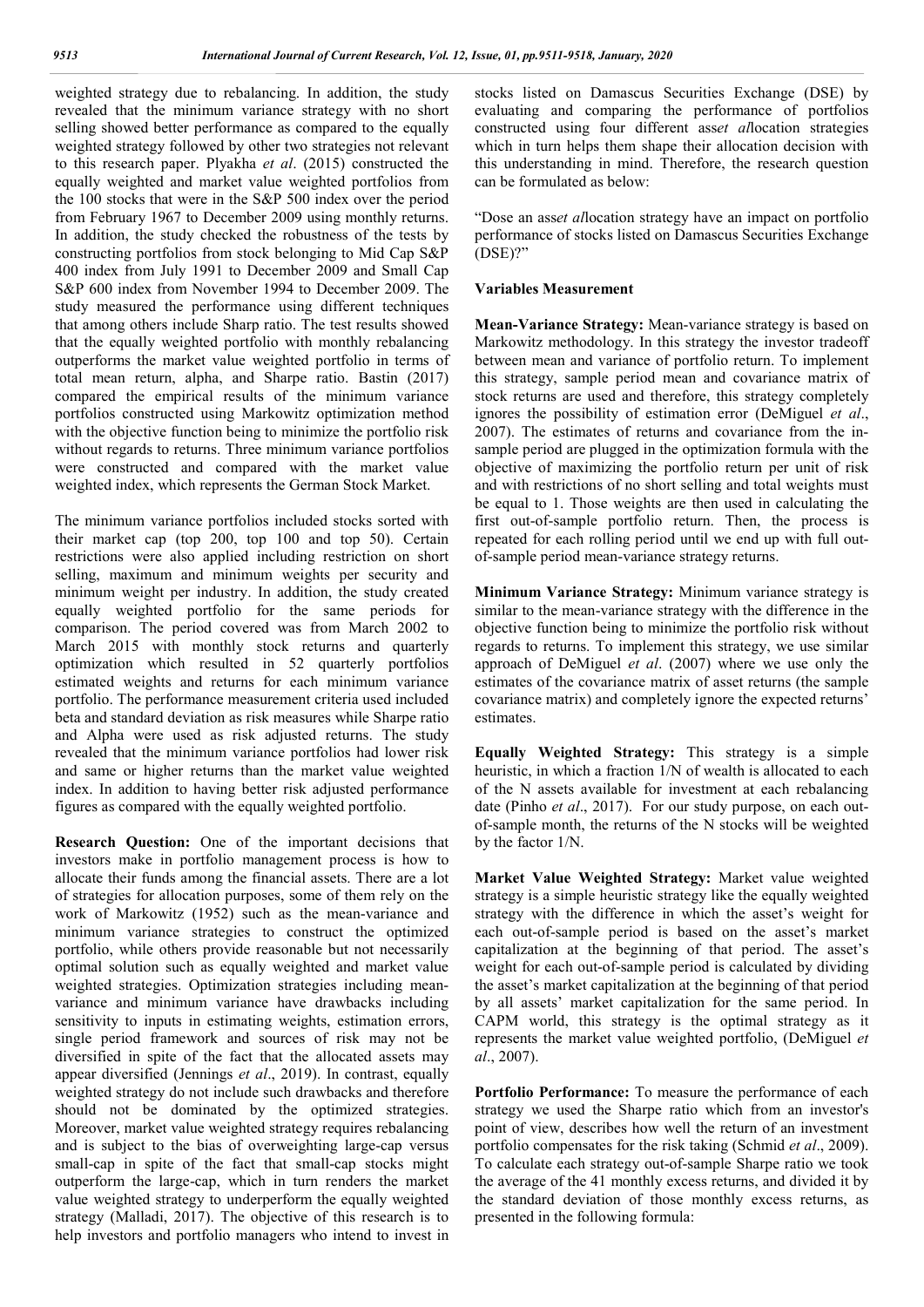Sharpe Ratio =  $\frac{R_p}{\sigma_p}$ (1) Where:

 $\circ R_p$ : Average monthly excess return of the strategy  $\circ \sigma_n$ : Standard deviation of the strategy's monthly excess return

Return "R<sub>it</sub>" was measured by the following formula, for stock i, at period t,

$$
R_{i,t} = \frac{P_{i,t} - P_{(i,t-1)}}{P_{(i,t-1)}}
$$
(2)

Where:

- $R_{i,t}$ : The return of the stock i, at period t.
- $\bullet$  P<sub>it</sub>: Closing price of the stock i, at period t.
- $P_{(i,t-1)}$ : Closing price of the stock i, at period (t-1)

Returns were adjusted for stock split by the split factor which was calculated by dividing the total number of outstanding presplit stocks by the total number of post-split stocks. Our proxy for the risk-free rate was the interest rate on one month deposit at Syrian governmental banks, as there were no government debt instruments that can be used instead. The annual rate on that deposit was 7% which was divided by 12 to calculate the monthly rate (http://cb.gov.sy/ar).

## **MATERIALS AND METHODS**

The type of research used in this paper is the explanatory quantitative. The total population consists of 26 companies listed on Damascus Securities Exchange (DSE) as of May 31, 2019. The sample included all stocks listed on Damascus Securities Exchange (DSE) as of January 1, 2011 for which: price data are available till the end of the study period of May 31, 2019; it did not cease trading during the study period and finally, stocks' prices did not remain constant for more than 12 consecutive months during the study period. The resulting sample included 13 stocks (see Appendix A). The data were processed into two periods, the in-sample period extending to 60 months from January 1, 2011 to December 31, 2015, and the out-of-sample period extending from January 1, 2016 to May 31, 2019 with total of 41 months. The 60 months insample period returns are used to calculate the mean return, variance and covariance to be used in the optimization process for estimating the weights of the mean-variance and minimum variance strategies for the first out-of-sample period. Accordingly, and based on the weights obtained, we calculate the strategy return for the first out-of-sample period. Subsequently, we used a rolling approach by adding one month in the future and dropping one month at the beginning of the in-sample period to calculate the mean return, variance and covariance to be used in the optimization process for estimating the weights of the mean-variance and minimum variance strategies for the next out-of-sample period. Then, repeating the same calculation procedures mentioned above, we end up with 41 period weights for each optimized strategy and by applying those weights to the stocks' returns in each out-of-sample period, we obtained 41 out-of-sample returns for each optimized strategy. Weights of the equally weighted strategy for all out-of-sample period are calculated by dividing one by the number of stocks which in our case is 13. Then, by applying those weights to the stocks' returns in each out-ofsample period, we obtained 41 out-of-sample returns for the

equally weighted strategy. Finally, the weights of the market value weighted strategy for each out-of-sample period are calculated by dividing the stock's market capitalization at the beginning of that period by all stocks' market capitalization at the same period. Then, by applying those weights to the stocks' returns in each out-of-sample period, we obtained 41 out-of-sample returns for the market value weighted strategy. To test the significance of the difference in Sharpe ratios of the four assets allocation strategies; one can find that among others, there are mainly two commonly used test methods in the literature including; the popular method proposed by Jobson *et al*. (1981) as corrected by Memmel (2003) "JKM" and the "LW" bootstrapping technique proposed by Ledoit *et al*. (2008). The JKM test is the most commonly used for performance hypothesis with Sharpe ratio. Unfortunately, this test is not valid when returns have tails heavier than the normal distribution or are of time series nature (Ledoit *et al*., 2008). Accordingly, and due to the fact that our data are of time series nature we decided to use "LW" bootstrapping technique proposed by Ledoit *et al*. (2008) as a robust inference method. LW suggest to construct a studentized time series bootstrap confidence interval for the difference of the Sharpe ratios and to declare the two ratios as significantly different if zero is not contained in the obtained interval.

# **RESULTS AND DISCUSSION**

**Descriptive Statistics:** The out-of-sample average excess returns as well as the standard deviation, coefficient of variation and Sharpe ratio for each strategy are presented in Table 1. Mean-variance strategy generated the highest Sharpe ratio, followed by equally weighted, minimum variance and market value weighted strategies. Market value weighted strategy has the highest coefficient of variation which indicates that its returns fluctuate more severely than the optimized and equally weighted strategies. On the other hand, the meanvariance strategy has the lowest variations as compared to the other three strategies. Minimum variance strategy resulted in the lowest return but not the lowest risk as measured by standard deviation which ranks it third in terms of coefficient of variation. In order to gain more insight on the reasons behind the changes in the out-of-sample strategies' returns, the changes of the out-of-sample returns of each strategy are analyzed by taking the monthly changes in returns and presenting them on a chart that enables visual grasp of the significant changes as presented in figures 1, 2, 3 and 4 below. The starting month of the returns' changes was February 2016 because it represents the change in the out-of-sample returns for each strategy between January and February 2016. This means that January 2016 will show no changes as it represents the starting point of our analysis and accordingly, the period presented will be 40 months ending by May 2019. As shown in Figure 1, fluctuations in returns of the mean-variance strategy that exceeded the 10% threshold were analyzed such as in April, May and October of 2017 and in February, October and November of 2018. The returns' fluctuations were mainly due to changes in returns during the months of 2017 and 2018 aforementioned. Major contributors to the fluctuations during the periods were BBS, BSO and SGB in 2017 and ATI, AVOC, BASY, BBS, BSO and SHRQ in 2018. However, SGB in April 2017 and BBS in February 2018 had a material effect due to weight changes by 5% and -7% respectively. As shown in Figure 2, fluctuations in returns of the minimum variance strategy that exceeded the 10% threshold were analyzed such as in April and May of 2017 and in February 2018.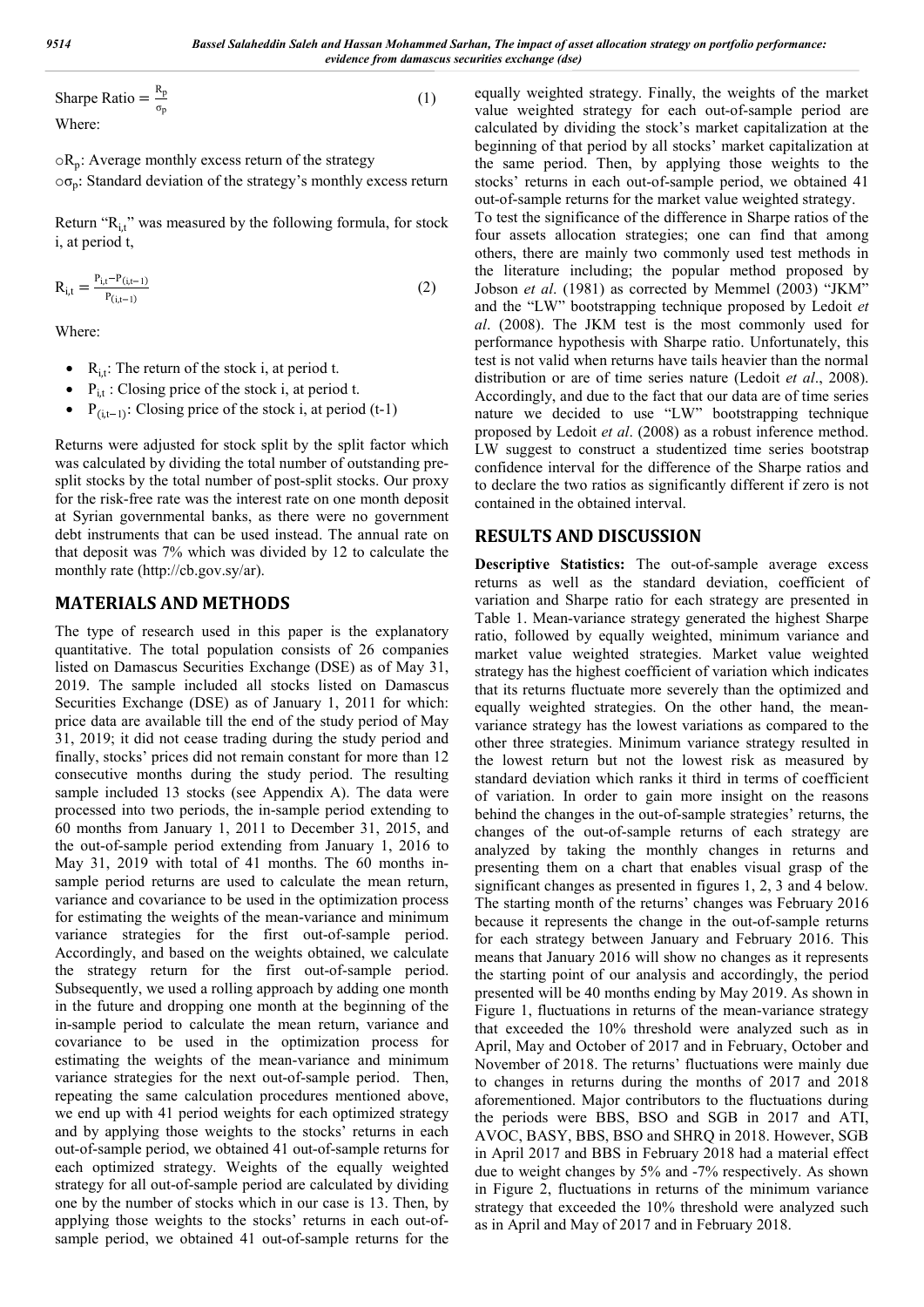|  |  | Table 1. Descriptive statistics of the out-of-sample strategy returns. (Prepared by researchers) |  |  |  |
|--|--|--------------------------------------------------------------------------------------------------|--|--|--|
|  |  |                                                                                                  |  |  |  |

| Strategy                       | Mean (average excess returns) | Standard deviation | Sharpe ratio | Coefficient of Variation |
|--------------------------------|-------------------------------|--------------------|--------------|--------------------------|
| Mean-variance strategy         | 0.0299                        | 0.0728             | 0.4109       | 2.4335                   |
| Minimum variance strategy      | 0.0297                        | 0.0788             | 0.3763       | 2.6574                   |
| Equally weighted strategy      | 0.0353                        | 0.0912             | 0.3871       | 2.5835                   |
| Market value weighted strategy | 0.0320                        | 0.1020             | 0.3141       | 3.1842                   |

#### **Table 2. Block-size ca size calibration and bootstrap results (R code output)**

| Strategy pairs                           | Sharpe ratio difference | block size "b" | p-value |
|------------------------------------------|-------------------------|----------------|---------|
| Market value weighted - Equally weighted | (0.073)                 |                | $0.17*$ |
| Mean-variance - Equally weighted         | 0.024                   |                | $0.86*$ |
| Minimum variance - Equally weighted      | (0.011)                 |                | $0.91*$ |
| Mean-variance - Market value Weighted    | 0.097                   |                | $0.54*$ |
| Mean-variance- Minimum variance          | 0.035                   |                | $0.77*$ |
| Minimum variance - Market value weighted | 0.062                   |                | $0.62*$ |

\* Significance level 5%

\*\*The bootstrapping and block size calculation used in this paper are calculated using the R code available at(www.econ.uzh.ch/en/people/faculty/wolf/publications.html). calculated



**Figure 1. Monthly changes in returns of mean mean-variance strategy (Prepared by researchers)**



**Figure 2. Monthly changes in returns of minimum variance strategy (Prepared by researchers)**



**Figure 3. Monthly changes in returns of equally weighted strategy (Prepared by researchers**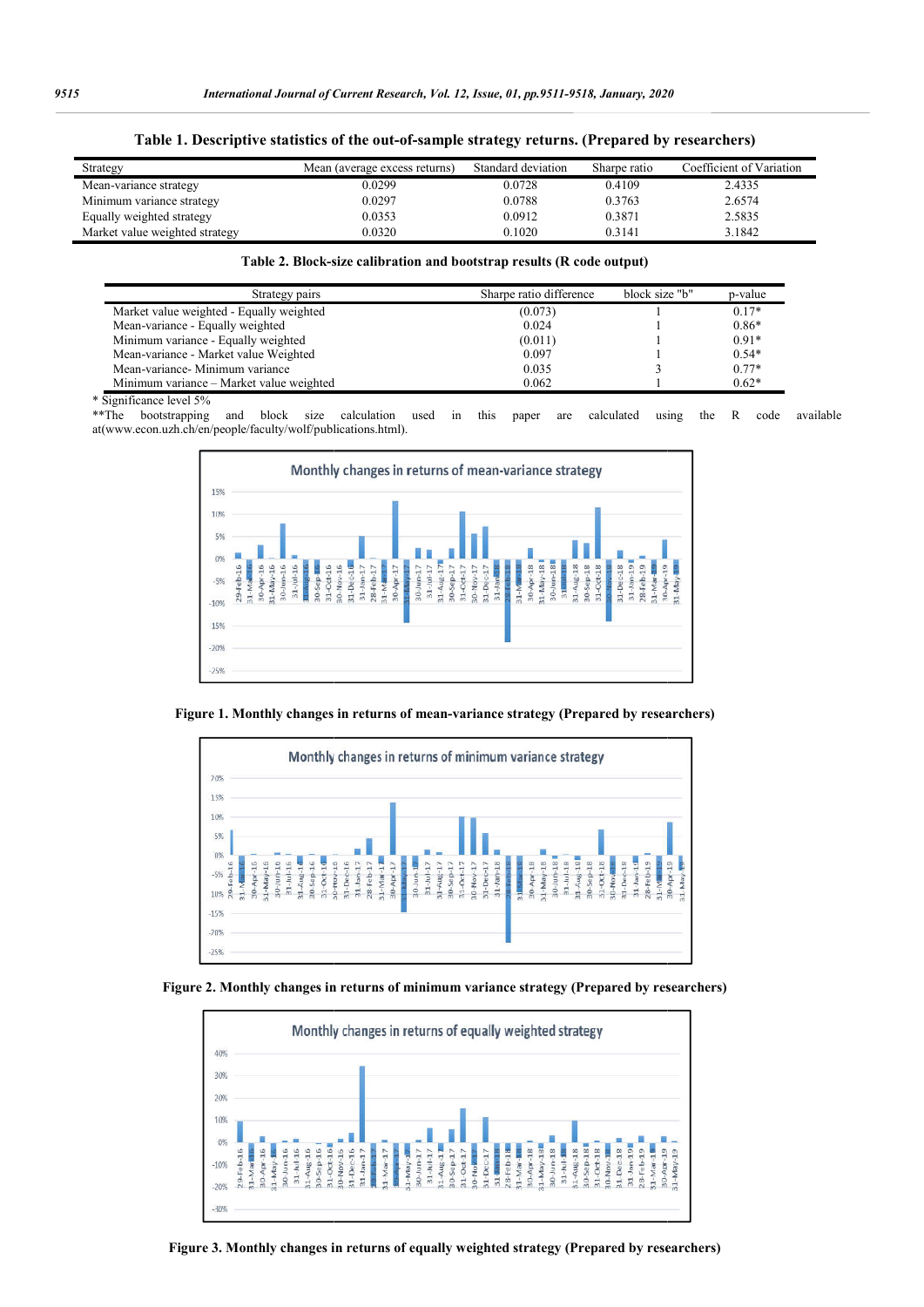inaties exchange (dse)<br>strategies during the period from January 2016 to May 2019 as



**Figure 4. Monthly changes in returns of market value weighted strategy (Prepared by researchers)**

The returns' fluctuations were mainly due to the changes in returns during the aforementioned months. Major contributors to the fluctuations during the periods were BBS, SGB and SHRQ in 2017 and BBS in 2018.As shown in Figure 3, changes in returns of the equally weighted strategy fluctuated in the range of  $(+/-)$  10%. In certain months the fluctuations exceeded the range such as in January, February and April of 2016, October and December of 2017 and January 2018. Equally weighted strategy holds identical weights for all stocks in the portfolio. Therefore, any change in returns would be in the range of (+/-) 10%. In certain months the fluctuations exceeded the range such as in January, February and April of 2016, October and December of 2017 and January 2018. Equally weighted strategy holds identical weig 2016, the major contributors to the fluctuations in returns were ATI, BOJS, FSBS, IBTF, QNB and SIIB. In October 2017, the major contributors to the fluctuations in returns were ATI, BBSF, BOJS, QNB, SGB and SIIB, while in December 2017 and January 2018, AVOC, IBTF and SIIB were the main contributors. As shown in Figure 4, changes in returns of the market value weighted strategy fluctuated in the range of  $(+/-)$ 10%. In certain months the fluctuations exceeded the range such as in January, February and April of 2016, October, November and December of 2017 and January 2018. Our analysis of the main reasons behind the fluctuations can be traced mainly to changes in returns of the major holdings within this strategy such as QNB, SIIB and SGB with an average weights over the analysis period of 18%, 18% and 7% respectively. return the measure continuous continuous energy of the out-of-sample performance of the out-of-sample performance of the out-of-sample performance of the out-of-sample performance of the out-of-sample performance of the o

**Inferential Test Results:** As proposed by Ledoit *et al*. (2008), we constructed the two-sided confidence interval using bootstrapping technique. We reject the null hypothesis that the two Sharpe ratios being tested are not significantly different if "0" is not included in the confidence interval constructed. Bootstrap data are generated using circular block bootstrap. This required that we first calculate the block size "b" using the block size calibration function under R code with significance level of 5%, selected block size of  $\{1,3,6,10\}$  and pseudo sequence "K" as 1,000 and the bootstraps resample "M" as 4,999. Thereafter, we used the "b" to construct the confidence interval using bootstrapping function in R code to obtain the p-value using the number of bootstraps resample "M" as 4,999. Table 2. Shows the block size calibration and bootstrap p-value estimation results as applied on the monthly excess returns of each pair of strategies. The results in Table 2 show that the difference noted in Sharpe ratios of the four ass *et al* location strategies are not significantly different. This

measured by Sharpe ratio are not significantly different for investment in stocks listed on Damascus Securities Exchange (DSE). ratio in stocks listed on Damascus Securities Exchange<br>in stocks listed on Damascus Securities Exchange<br>sults show that the Sharpe ratio of the four asset

#### **Conclusion**

Our test results show that the Sharpe ratio of the four asset *al*location strategies does not significantly differ from each allocation strategies does not significantly differ from each other and therefore, the asset allocation strategy does not have an impact on portfolio performance of stocks listed on an impact on portfolio performance of stocks listed on<br>Damascus Securities Exchange (DSE). We find that the meanvariance, minimum variance, equally weighted and market value weighted Sharpe ratios are not significantly differ from value weighted Sharpe ratios are not significantly differ from each other which is contrary to Bastin (2017) who found that the minimum variance and equally weighted strategies had the minimum variance and equally weighted strategies had<br>better Sharpe ratios than market value weighted strategy. Similar to Bastin (2017), we used in-sample period covering 60 months while our out-of-sample period covered 41 months as compared to Bastin (2017) who covered 156 months. We find that the equally weighted and market value weighted Sharpe ratios are not significantly different which is contrary to Plyakha *et al*. (2015) who found that the equally weighted Sharpe ratio was better than market value weighted when they compared the Sharpe ratios based on investment in 100 stocks of the S&P 500 over a period of 515 months. show while our out-of-sample period covered 41 months ed to Bastin (2017) who covered 156 months. We the equally weighted and market value weighted ios are not significantly different which is contrary  $\alpha$  *et al.* (2015

Contrary to Sánchez (2015), we find that there is no significant difference between the Sharpe ratios of the equally weighted and minimum variance strategies, while Sánchez ( that the Sharpe ratio of the minimum variance strategy was better than the Sharpe ratio of the equally weighted strategy. better than the Sharpe ratio of the equally weighted strategy.<br>The study of Sánchez (2015) covered 10 European markets and the out-of-sample and in-sample periods of returns were 336 and 120 months respectively. On the other hand, our study was applied on stocks listed on Damascus Securities Exchange was applied on stocks listed on Damascus Securities Exchange (DSE) and covered 41 months as out-of-sample period and 60 months as in-sample period. Similar to Bakke ( (2014), we find that optimization strategies and the equally weighted strategy do not generate significantly different Sharpe ratios. However, contrary to Bakke (2014) who found that the market value weighted strategy was sub-optimal, we find that the market value weighted strategy do not generate significantly different Sharpe ratio from other strategies. Also, we used the bootstrapping technique to test the significance of the Sharpe ratio difference while Bakke (2014), used the JKM method which is not suitable for time series data. Similar to Jacobs *et* al. (2013), we find that optimization strategies do not gies and the equally weighted strategy<br>antly different Sharpe ratios. However,<br>14) who found that the market value<br>sub-optimal, we find that the market<br> $v$  do not generate significantly different<br>ther strategies. Also, we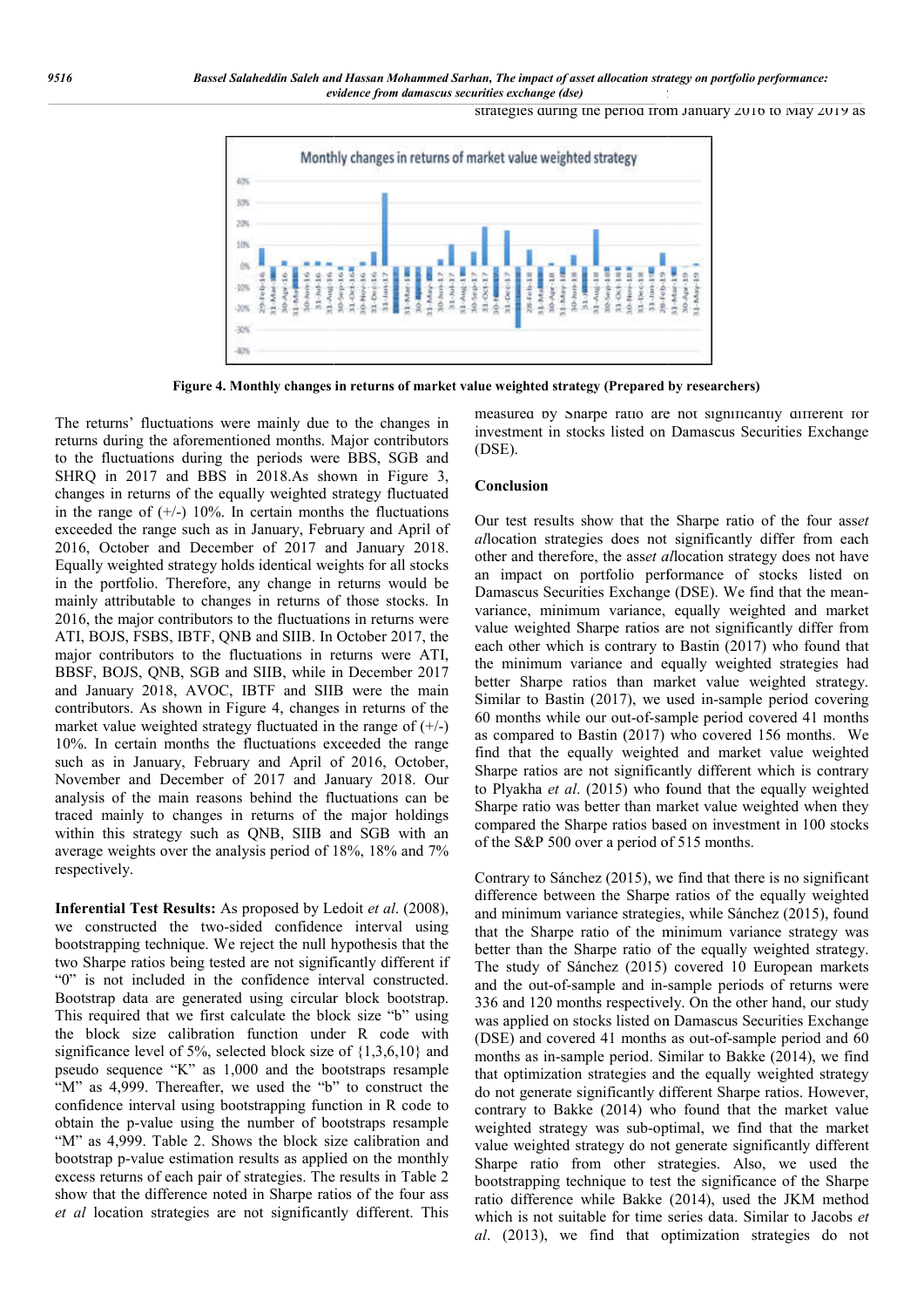outperform the naïve diversification. Jacobs *et al*. (2013) utilized bootstrapping technique on international equity stocks and they used 60 months as in-sample period and 35 years outof-sample period with annual excess returns. On the other hand, our study used bootstrapping technique on stocks listed on Damascus Securities Exchange (DSE) and covered 41 months out-of-sample period and 60 months in-sample period. Contrary to Kritzman *et al*. (2010) who found in his defense of optimization that the minimum variance strategy outperformed the equally weighted strategy in terms of Sharpe ratio, we find that both strategies do not yield significantly different Sharpe ratios. Also, contrary to Kolusheva (2010) who found that the equally weighted strategy yield better performance as measured by Sharpe ratio than optimization strategies using bootstrapping and JKM methods, we find that there is no significant difference in Sharpe ratios among the three strategies. DeMiguel *et al*. (2007) found that neither meanvariance nor minimum variance strategies were consistently better than the equally weighted strategy in terms of Sharpe ratio using JKM method. In contrast, we find that all strategies do not have Sharpe ratios that differ significantly among each other. Contrary to Windcliff et al. (2003) who suggested that investors were better off equally weighting their portfolio and did not recommend to extend the sample period from 60 to 240 months to obtain better estimates as it was highly unlikely that market parameters will stay constant, we find that optimization and equally weighted strategies have no significantly different Sharpe ratios.

We believe that further research can be conducted on stocks listed on Damascus Securities Exchange (DSE) by selecting other performance measurement methods besides the Sharpe ratio used in this study such as Treynor ratio and Certainty equivalent ratio. Moreover, other ass*et al*location strategies can be compared with each other such as those used in study of DeMiguel *et al*. (2007). In addition, one can use rolling sample approach that includes cumulative periods in the sense that instead of dropping off earlier month and adding new month in each roll, one month can be added without dropping earlier month. In summary, there is no consent in academia on the superiority of one strategy over another. Various studies were explored in this paper and contrasted with our results. Those studies reached different conclusions when applied to different stock markets and using various testing methods. Giving all these debates on the subject matter, our paper contributes in implementing four ass*et al*location strategies on Damascus Securities Exchange (DSE) which is a nascent stock market with limited trading history and limited number of listed stocks that can be included in a strategy. Moreover, further academic research on nascent markets such as DSE can be encouraged by the current research to explore the portfolio performance of other ass*et al*location strategies.

**Conflict of Interest:** There is no conflict of interest

#### **Funding:** There is no funding

### **REFERENCES**

Bakke A. How good is the Out-of-Sample Performance of Optimized Portfolios? An empirical comparison of optimal versus naive diversification[Master thesis], School of Business and Law, University of Agder, 2014.

- Bastin, J. 2017. Minimum Variance Portfolio in the German Stock Market. Prague Economic Papers, 26:103–120.
- Central Bank of Syria, Syria: http://cb.gov.sy/ar
- DeMiguel, V., Garlappi, L., Uppal, R. 2007. Optimal versus Naive Diversification: How Inefficient is the 1/N Portfolio Strategy? The Review of Financial Studies, 22:1915–1953.
- Dziwok, E. 2014. Ass*et al*location Strategy in Investment Portfolio Construction – A Comparative Analysis. Journal of economics and management, 8:124-132.
- Jacobs, H., Müller, S., Weber, M. 2013. How should individual investors diversify? An empirical evaluation of alternative ass*et al*location policies.Journal of Financial Markets, 19:62-85.
- Jennings WW, Podkaminer EL. Introduction to Ass*et al*location. CFA Institute, refresher reading, 2019:1-49.
- Jobson, J.D., Korkie, B.M. 1981. Performance hypothesis testing with the Sharpe and Treynor measures. Journal of Finance, 36:889–908.
- Kahn, R.N. 2018. The Future of Investment Management. CFA Institute Research Foundation, 7.
- Kolusheva, D. 2010. Out-of-sample Performance of Ass*et al*location strategies. SSRN.com/abstract=1802491.
- Kritzman, M., Page, S., Turkington, D. 2010. In Defense of Optimization: The Fallacy of 1/N. Financial Analysts Journal, 66:31-39.
- Ledoit, O., Wolf, M. 2008. Robust performance hypothesis testing with the Sharpe ratio. Journal of Empirical Finance, 15:850-859.
- Lowenfeld, H. 1909. Investment an Exact Science. The Financial Review of Reviews.
- Malladi, R. 2017. Equal-weighted strategy: Why it outperforms value-weighted strategies? Theory and evidence.Journal of Asset Management, 18:188-208.
- Markowitz, H. 1952.Portfolio Selection. The Journal of Finance, 7:77-91.
- Memmel, C. 2003. Performance Hypothesis Testing with the Sharpe Ratio. SSRN.com/abstract=412588.
- Pinho, C.S., Melo, A. 2017. The Financial Crisis Impact on the Composition of an Optimal Portfolio in the Stock Market - Study Applied to Portuguese Index PSI 20. International Journal of Business and Social Science, 8:38-47.
- Plyakha, Y., Uppal, R., Vilkov, G. 2015. Why Do Equal-Weighted Portfolios Outperform Value-Weighted Portfolios?SSRN.com/abstract=1787045.
- Sánchez, FJN. Out-of-sample performance of mean variance strategies: Is active portfolio management worth the effort in Europe?[Master thesis], Universidad Complutense de Madrid, 2015.
- Schmid, F., Schmidt, R. 2009. Statistical Inference for Sharpe Ratio. https://www.researchgate.net/ publication/265396571.
- Windcliff, H., Boyle, P. 2003. The 1/n Pension investment puzzle. North American Actuarial Journal, 8:32-45.